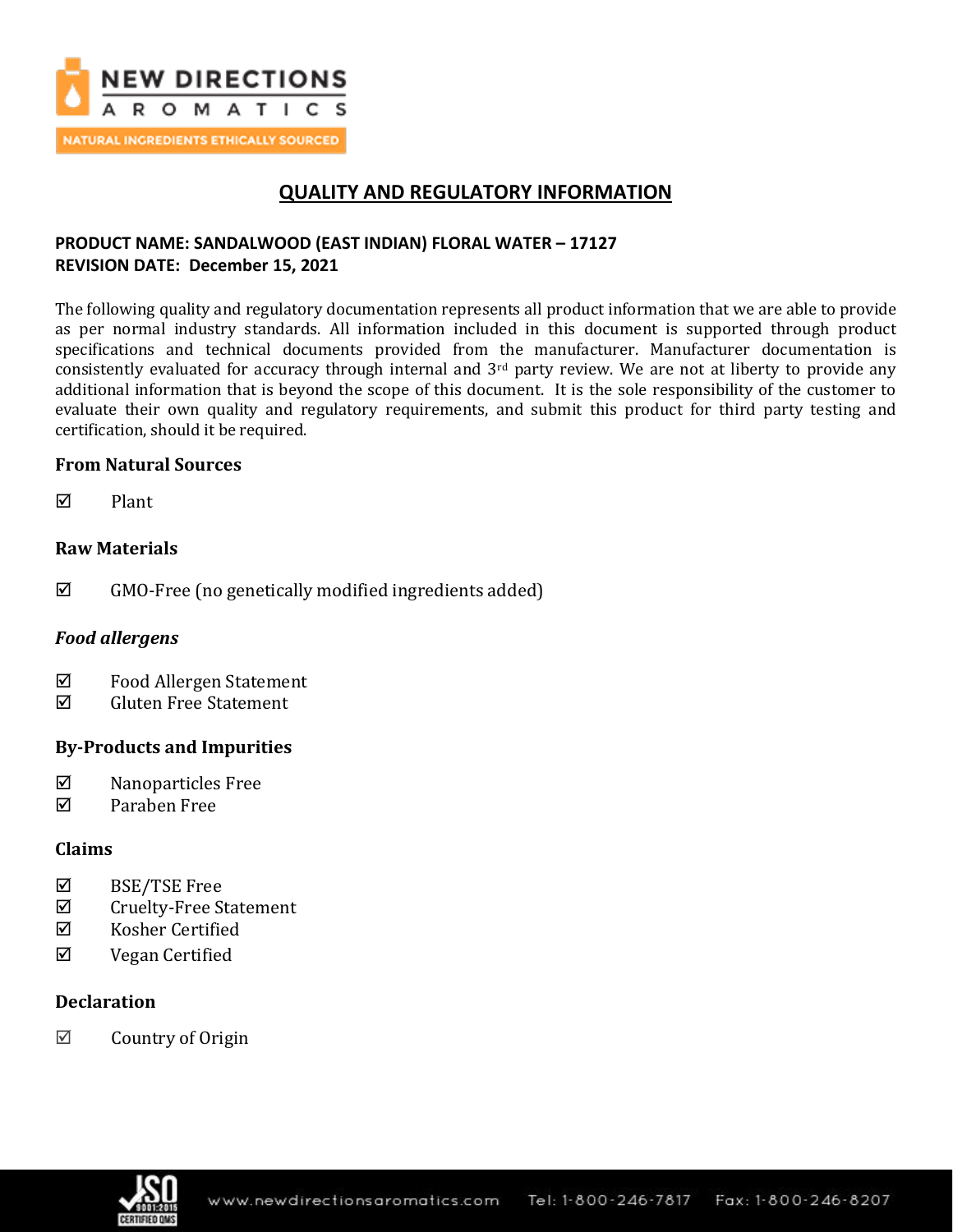

# **GMO STATEMENT**

## **PRODUCT NAME: SANDALWOOD (EAST INDIAN) FLORAL WATER – 17127**

We hereby declare that, to the best of our knowledge, this product was not produced from or with GMO plant material.

#### **Disclaimer & Caution**

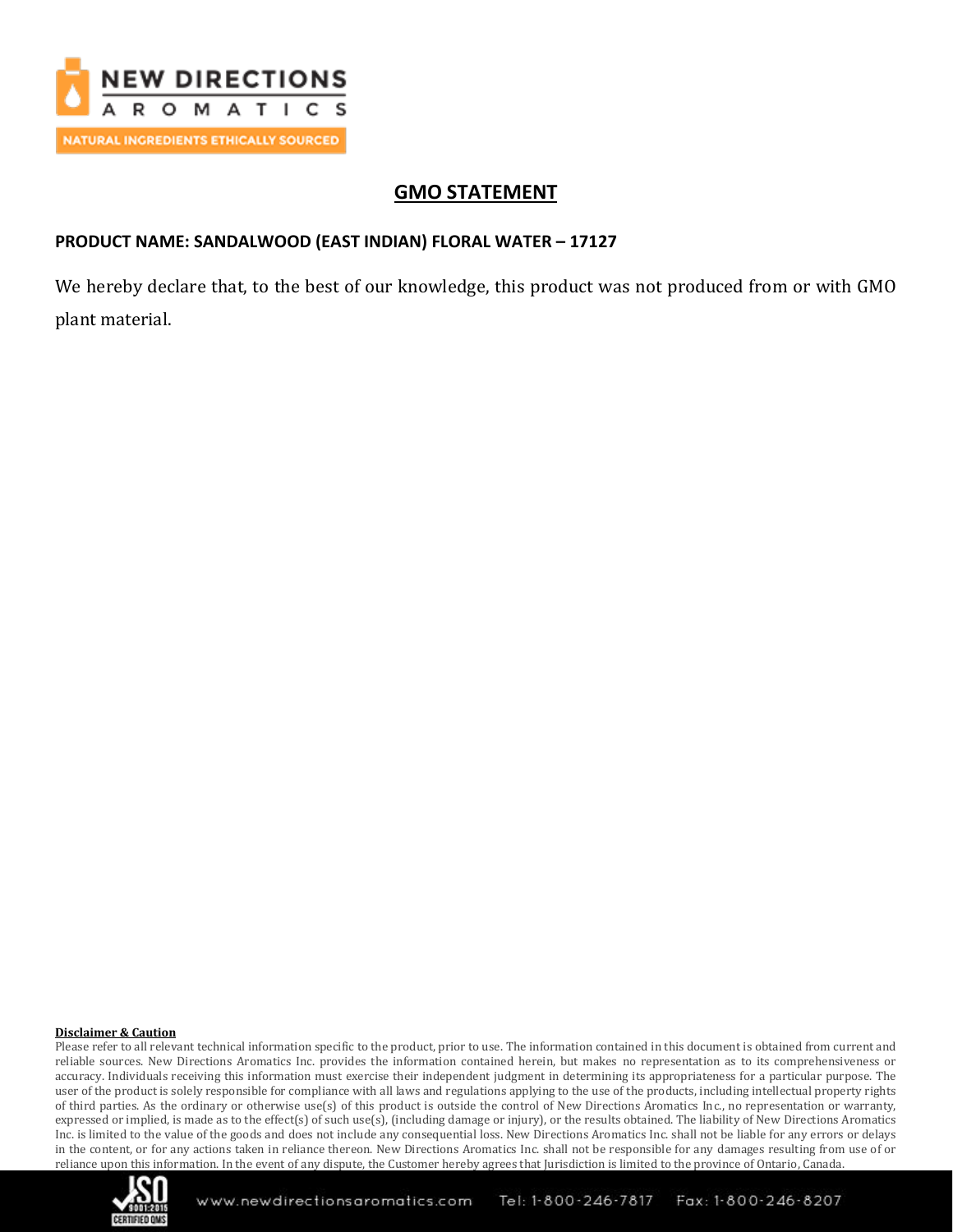

# **FOOD ALLERGEN INFORMATION**

#### **PRODUCT NAME: SANDALWOOD (EAST INDIAN) FLORAL WATER – 17127**

| Component                                               | Present in the product |
|---------------------------------------------------------|------------------------|
| Peanut (and/or derivatives,) e.g., protein oil          | N <sub>o</sub>         |
| Tree Nuts (and/or derivatives)                          | N <sub>o</sub>         |
| Sesame Seeds (and/or derivatives)                       | N <sub>o</sub>         |
| Wheat, Barley, Rye, Oats, Spelt, Kamut or their hybrids | N <sub>o</sub>         |
| Gluten                                                  | N <sub>o</sub>         |
| Soybeans (and/or derivatives)                           | N <sub>o</sub>         |
| Dairy (including lactose) or Eggs                       | N <sub>o</sub>         |
| Fish or their products                                  | N <sub>o</sub>         |
| Shellfish or their products                             | N <sub>o</sub>         |
| Sulphites (ppm level)                                   | N <sub>o</sub>         |
| Tartrazine                                              | N <sub>o</sub>         |

#### **Disclaimer & Caution**

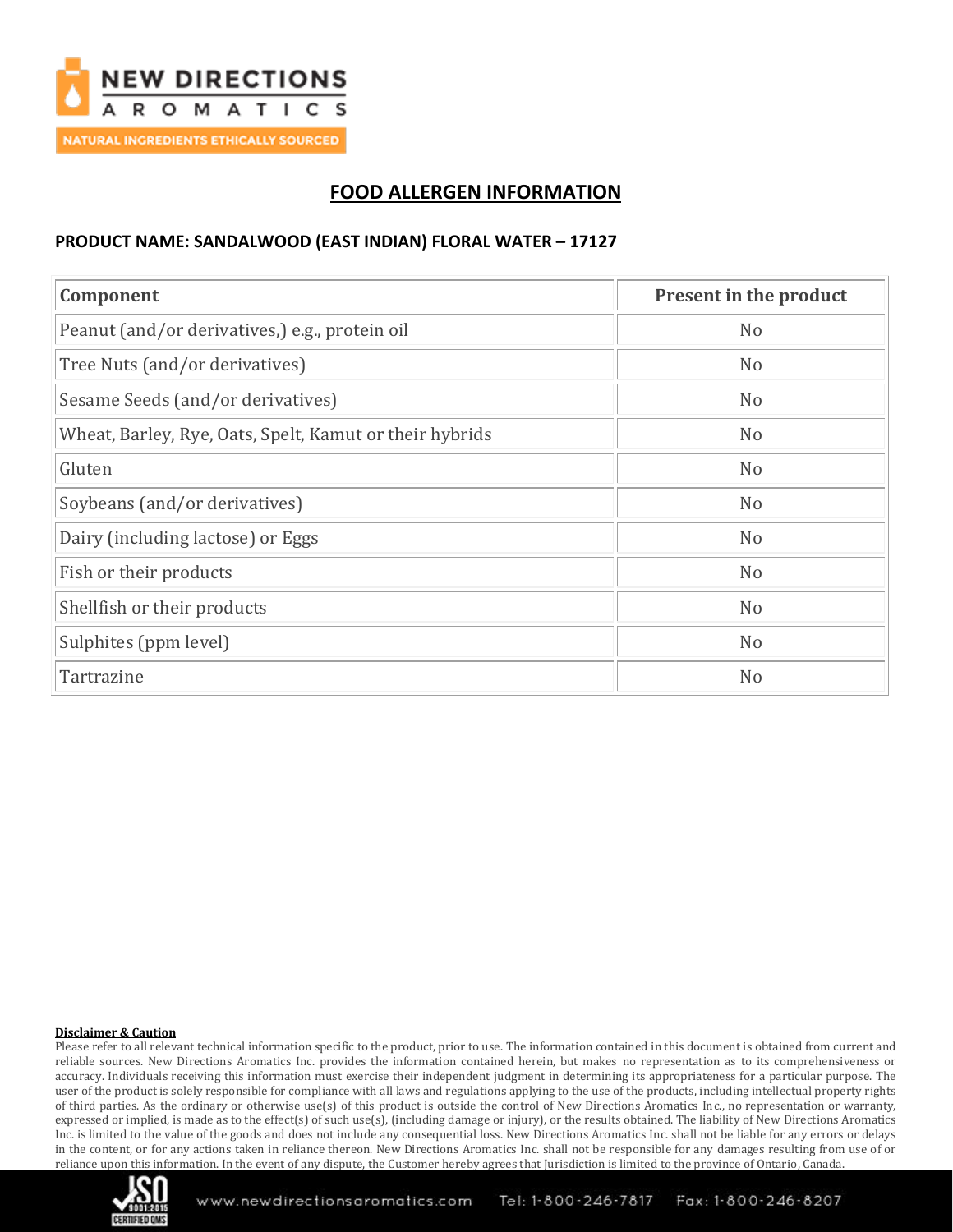

# **GLUTEN STATEMENT**

### **PRODUCT NAME: SANDALWOOD (EAST INDIAN) FLORAL WATER – 17127**

We hereby declare that, to the best of our knowledge, this product is gluten-free, nor was it manufactured with any ingredients containing gluten.

#### **Disclaimer & Caution**

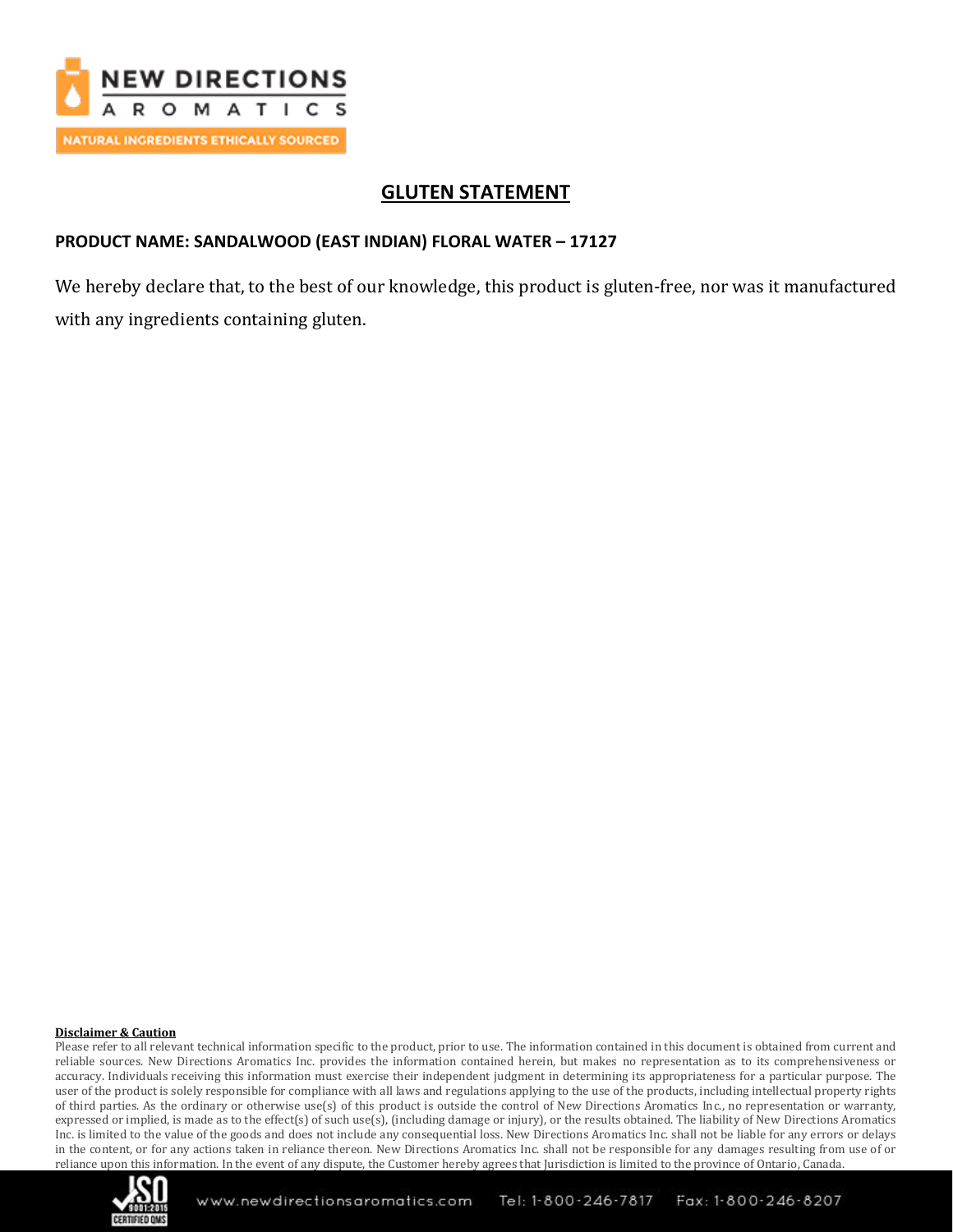

# **NANOPARTICLE STATEMENT**

### **PRODUCT NAME: SANDALWOOD (EAST INDIAN) FLORAL WATER – 17127**

We hereby declare that, to the best of our knowledge, this product does not contain nanoparticles.

#### **Disclaimer & Caution**

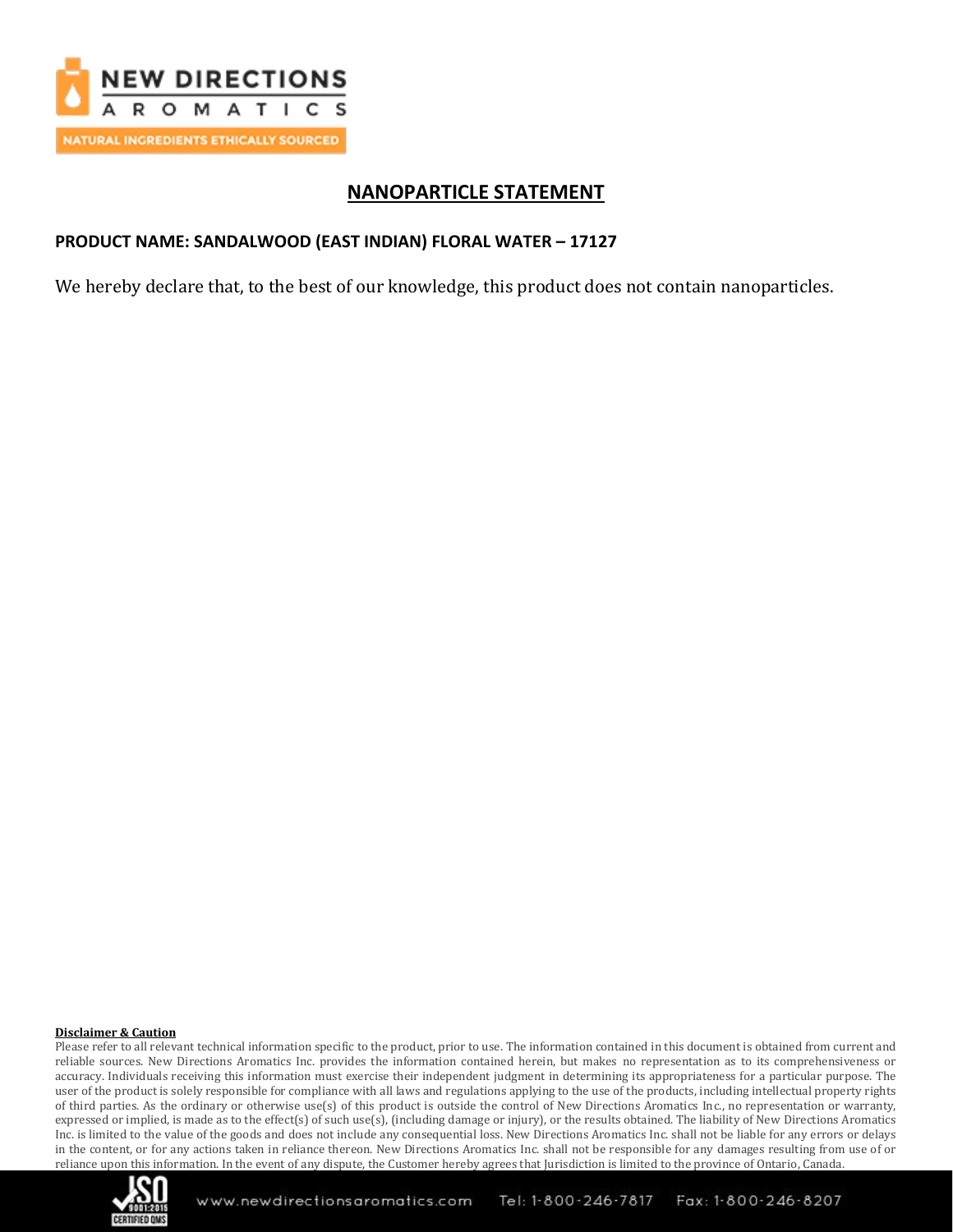

# **PARABEN-FREE STATEMENT**

### **PRODUCT NAME: SANDALWOOD (EAST INDIAN) FLORAL WATER – 17127**

We hereby declare that, to the best of our knowledge, this product was not produced with parabens, nor does it contain any.

#### **Disclaimer & Caution**

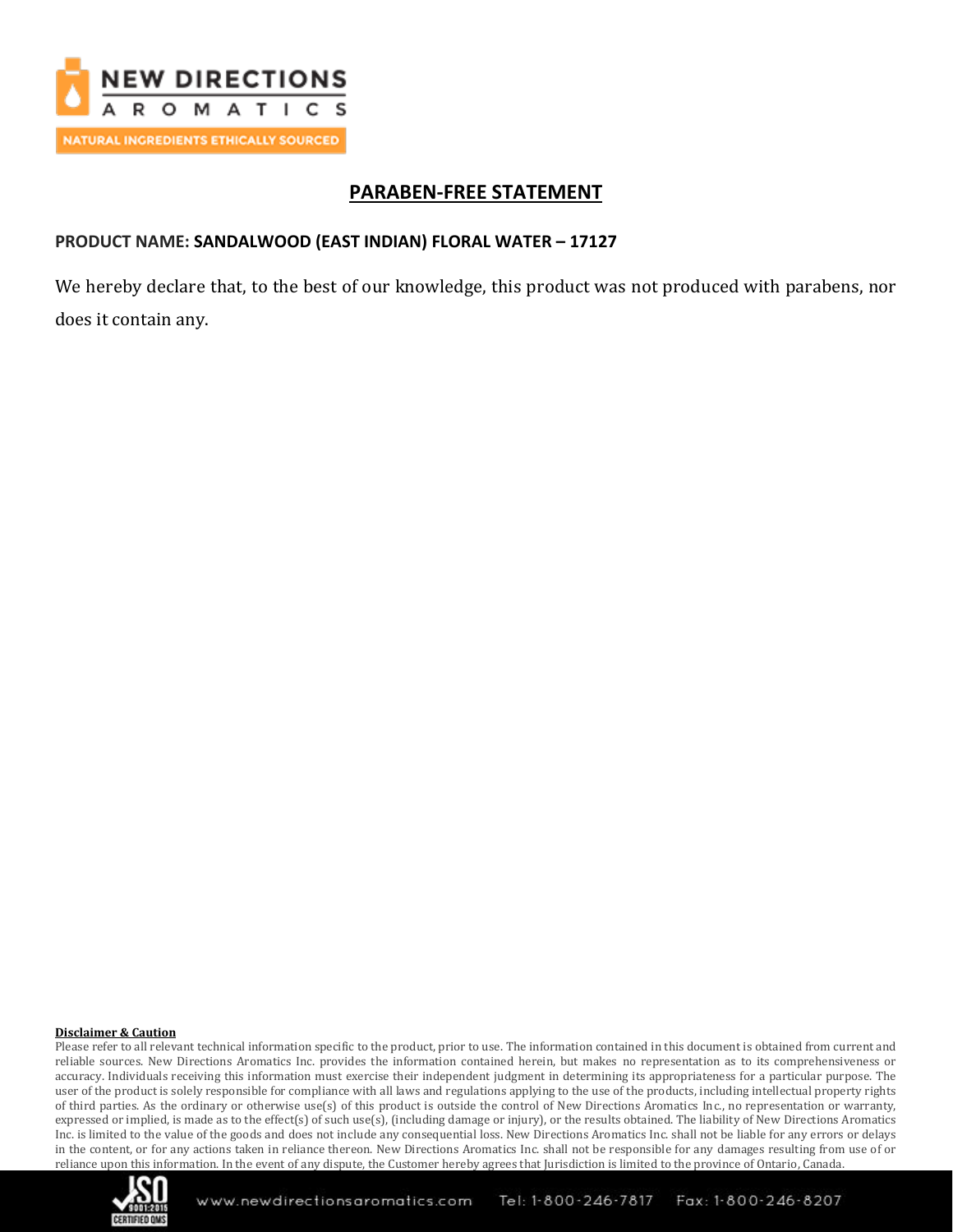

# **DECLARATION OF BOVINE/TRANSFERABALE SPONGIFORM ENCEPHALOPATHY (BSE/TSE)**

### **PRODUCT NAME: SANDALWOOD (EAST INDIAN) FLORAL WATER – 17127**

We hereby declare that, to the best of our knowledge, this product was not made with, nor contains, any animal material or derivatives, and is free of BSE/TSE.

#### **Disclaimer & Caution**

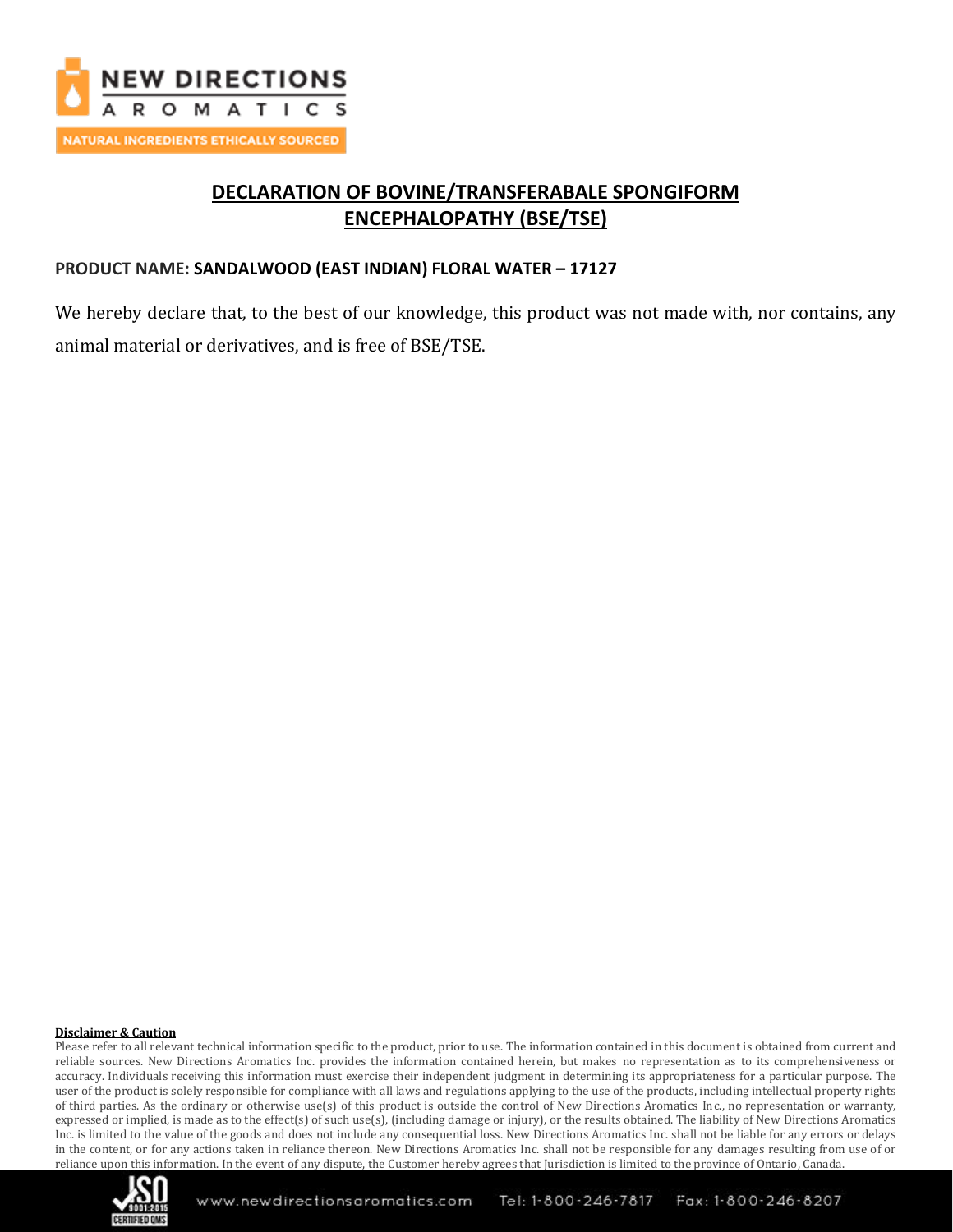

# **CRUELTY-FREE STATEMENT**

### **PRODUCT NAME: SANDALWOOD (EAST INDIAN) FLORAL WATER – 17127**

We hereby declare that, to the best of our knowledge, this product has not been tested on animals.

#### **Disclaimer & Caution**

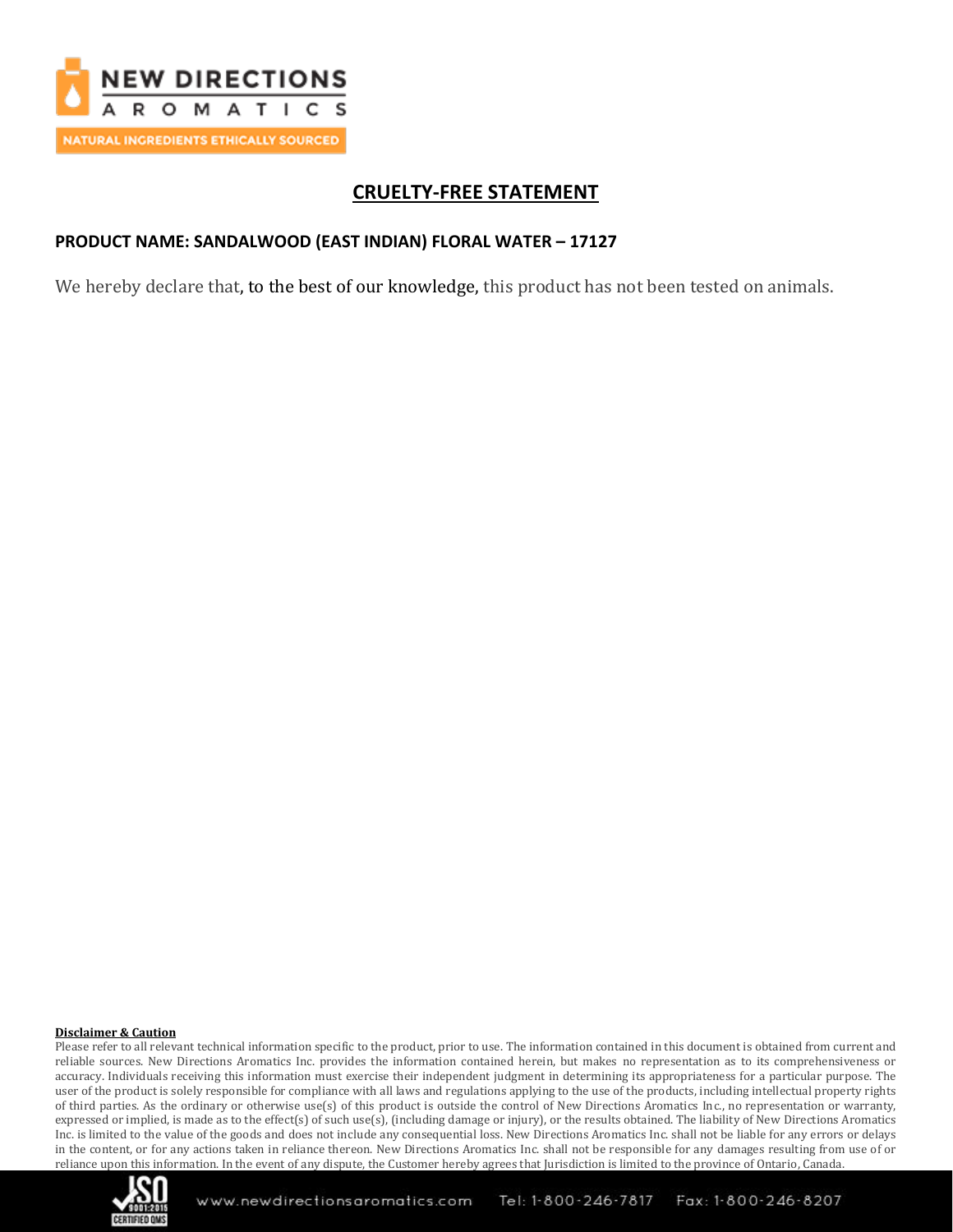

# **KOSHER STATEMENT**

### **PRODUCT NAME: SANDALWOOD (EAST INDIAN) FLORAL WATER – 17127**

We hereby confirm that this product has been certified to Kosher standards.

#### **Disclaimer & Caution**

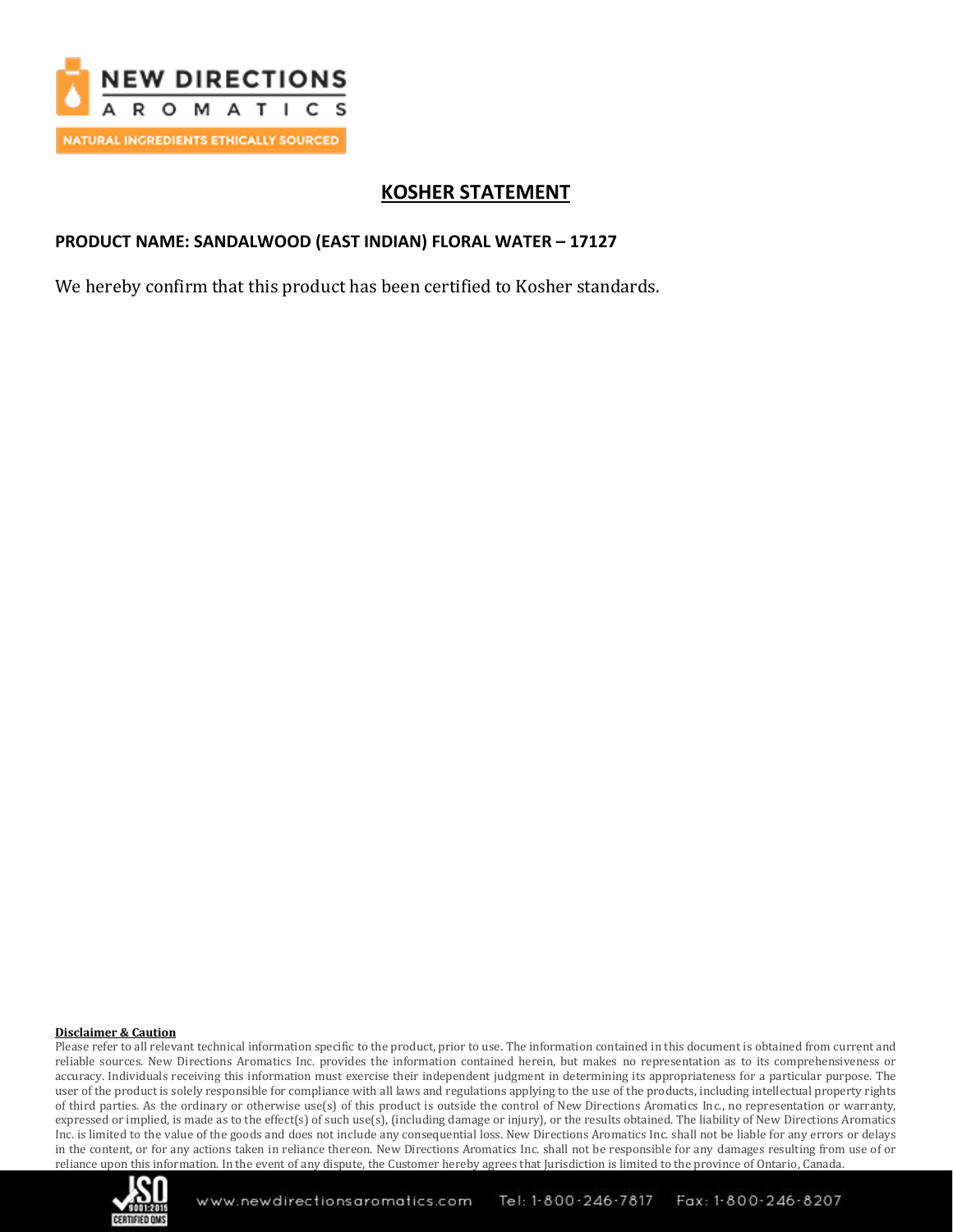

# **VEGAN STATEMENT**

### **PRODUCT NAME: SANDALWOOD (EAST INDIAN) FLORAL WATER – 17127**

We hereby confirm that this product has been certified to Vegan standards.

#### **Disclaimer & Caution**